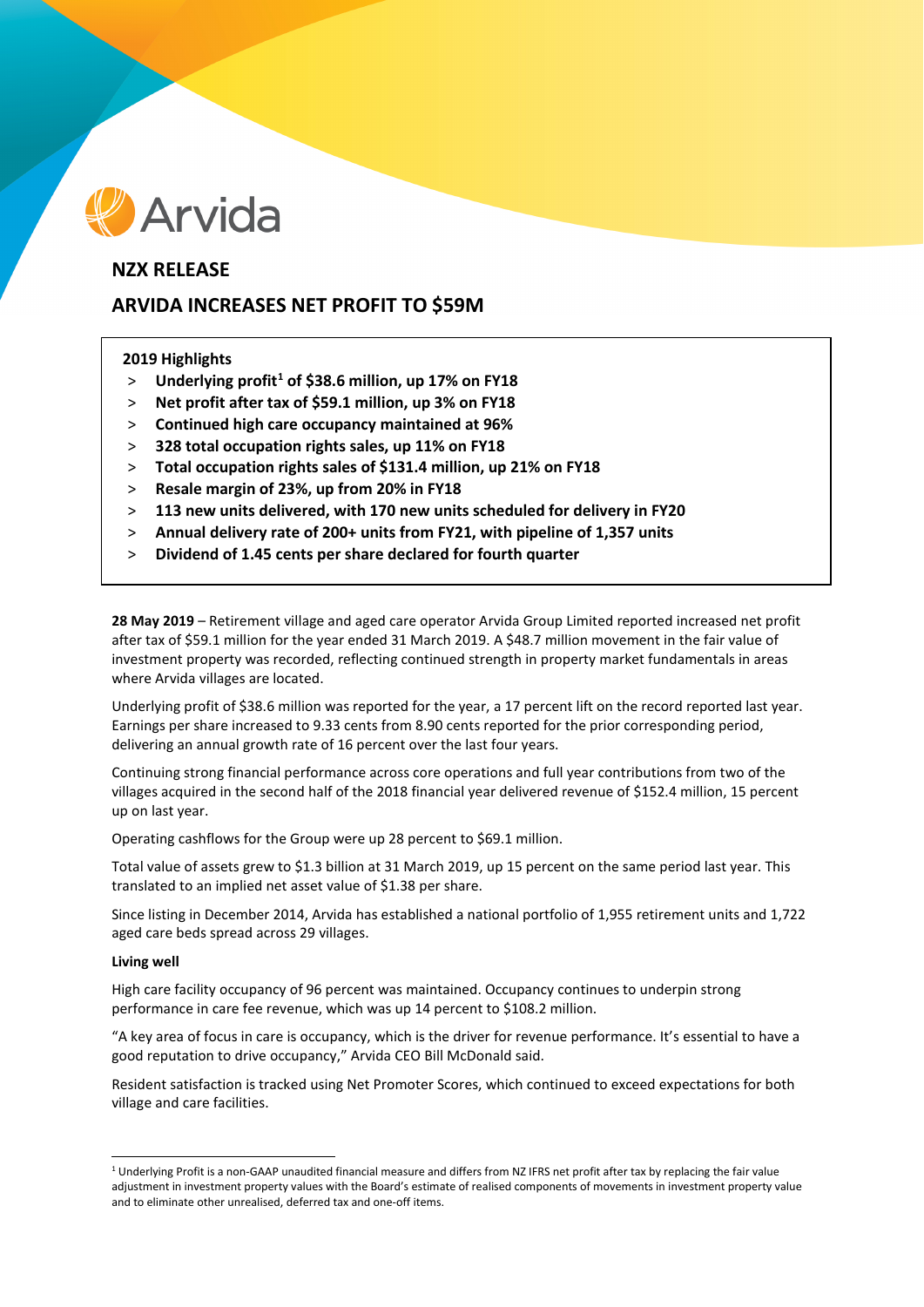"The 'customer experience' is critical to any organisation with a customer or end user. By giving teams strategic direction and fostering the right culture, we are delivering value to both our people and our residents," said Mr McDonald. "This has translated into high occupancy rates, transformed our ability to gain extended certifications and enabled premium pricing structures."

Seventeen of Arvida's twenty-six care facilities have now fully achieved the gold standard of four-year certification in Ministry of Health audits, up from twelve a year earlier.

Mr McDonald said that Arvida was quickly establishing a track record of continuous improvement to Ministry of Health clinical standards that is both a reflection of the work completed by village and clinical managers on clinical quality as well as the care staff implementing The Attitude of Living Well model of care across the Group.

"Investment in new thinking across the business has allowed Arvida to implement this change theme. The results are evident in outstanding staff and resident surveys and translating into revenue growth and profit results."

Arvida commissioned its first survey of staff this year to measure engagement and motivation across the Group. It found 96 per cent of staff surveyed were determined to give their best effort at work each day. Staff engagement was indexed at a high 78 per cent.

Total Occupational Right Agreement (ORA) sales that settled in 2019 were up \$22.7 million to \$131.4 million on 258 resales and 70 new sales.

"With 95 per cent of Arvida's 29 retirement villages located outside of Auckland, sales activity benefited" said Mr McDonald. "About two-thirds of our portfolio is needs-based product mix as opposed to independent retirement product. This makes our cash flows generally more resilient in a slowing property market cycle as the choice becomes needs based."

Arvida reported a strong lift in resale margin to 23 per cent compared to 20 per cent in the prior year. The average resale price achieved was 7 percent above the pricing assumed in the 2018 valuations. Inventory remained low with less than 2 per cent of the portfolio available for resale.

Sell down of new stock over the year was steady. Construction activity continued across eleven villages including the new village in Richmond – Waimea Plains.

With the first villas at Waimea Plains due for completion later this year, a launch event was held at the end of April to unveil the village to the local community. This received an excellent reception with more than 300 people visiting the village over the course of the weekend.

"There was high interest in our outwardly facing community concept, which is a key offering incorporated in all new villages. It forms part of the village and helps make that connection to the community by creating a neighbourhood that can include a range of hospitality, health and recreation facilities."

Contracts are already held for 10 of the 38 villas soon to be available in the first stage.

## **Building well**

The current development programme schedules the delivery of 170 new retirement homes in this financial year. A strong level of presale interest has already delivered contracts for over a third of the new homes scheduled for delivery this year.

Mr McDonald reported the year was busy in development with 113 new retirement homes delivered across five construction projects. "The investment in our development team has enabled them to manage an extensive construction programme across a diverse range of projects with relative ease."

Arvida said the construction management team established to deliver projects in the Bay of Plenty region was working very well. "We continue to benefit from the greater oversight and control over projects, and an expected additional margin." Arvida is currently evaluating whether to expand this in-house model to other areas.

During the year 18 hectares of bare land was acquired in Kerikeri to build a broad acre village comprising around 200 villas, 80 care beds and resident amenity.

Arvida continues to evaluate the acquisition of greenfield development sites with the quality of land acquisition opportunities increasing. "Having a mix of regional and urban future development opportunities in our pipeline is desirable," Arvida CEO Bill McDonald said.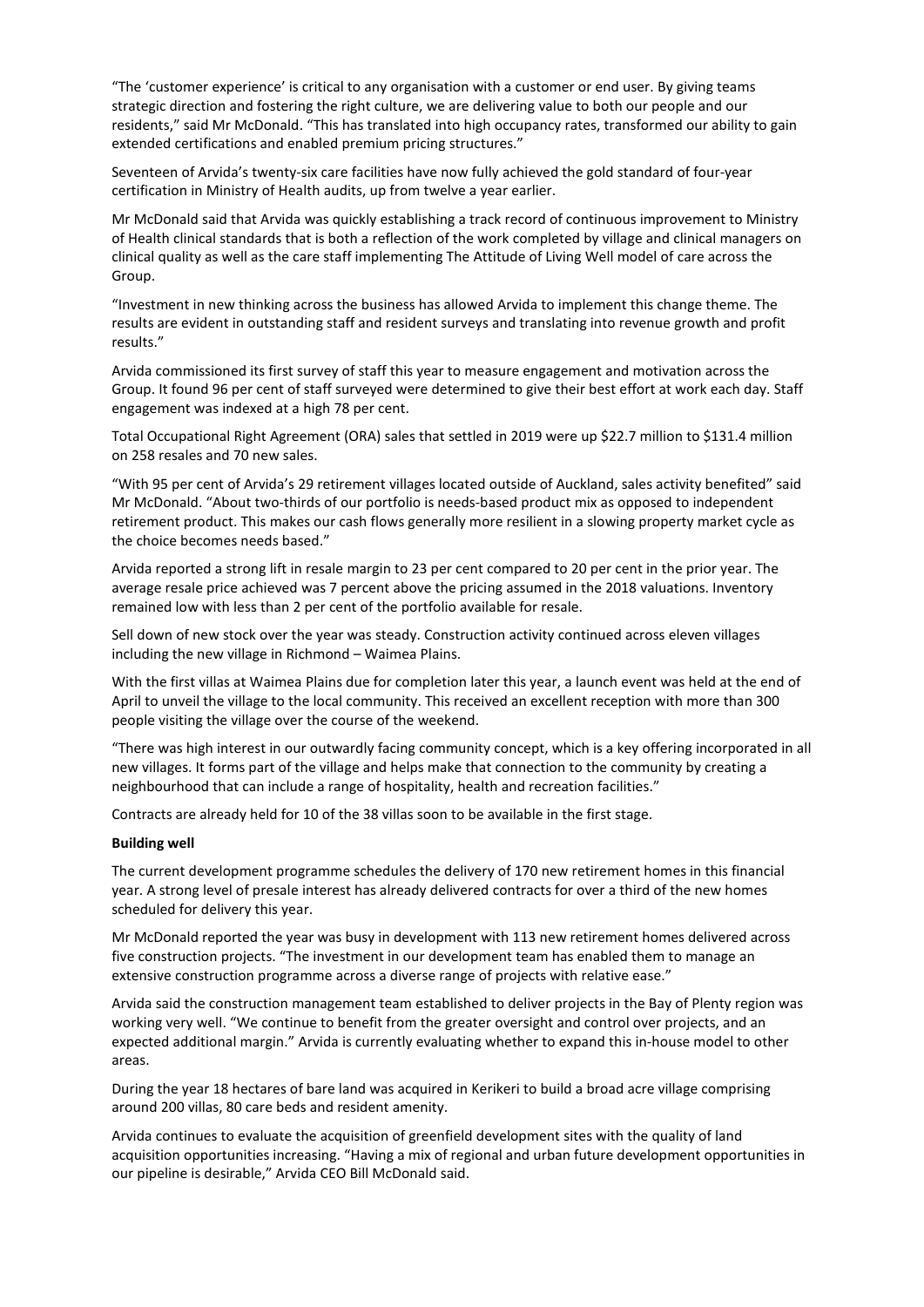The development pipeline includes the addition of over 1,357 units to be completed over the next seven years. This lifts the expected build rate to an average of over 200 new units built each year.

Gearing measured on an accounting basis at 25 percent remained conservative with headroom in banking covenants to undertake the current development programme. Arvida said it was in discussions with its banking syndicate to provide a further tranche of debt capacity.

### **Buying well**

While a number of acquisition opportunities were reviewed during the year, no villages were acquired. Arvida maintains the objective of acquiring quality villages that meet strict criteria in terms of location, quality of assets and current management, potential for development and importantly, earnings accretion. The more desirable locations are those areas that exhibit favourable demographics or complement existing Arvida villages.

Mr McDonald points to Arvida's acquisition strategy as a key differentiator from others in the sector. "Our ability to acquire and integrate well provides access to immediate new cash flows and new brownfield development opportunities that lead to further cash flows and value growth," he explained.

# **Increased dividend declared**

Arvida Chair Mr Peter Wilson said Arvida's shareholders will receive an increased final ordinary dividend of 1.45 cents per share for the quarter, taking the full year cash dividend to 5.35 cents per share.

Mr Wilson said, "We are pleased to be returning a total of \$22.2 million to our shareholders in dividends for the full year – an outcome of the strong momentum evident in the business."

The dividend is payable on 20 June 2019 with a record date of 12 June 2019.

### **Looking ahead**

The New Zealand retirement sector broadly is in a significant and prolonged growth phase, fuelled by a wellknown and much publicised demographic shift to an older New Zealand population.

"We are experiencing strong demand for our villages and care facilities and we're only expecting that to grow as the population ages."

Mr Wilson noted that challenges remained, with the sector still addressing the pay equity settlement impacts of higher operating cost impost to their businesses and a softer residential property market in Auckland and Christchurch extending settlement timeframes.

"Both our care operations and retirement villages continue to perform strongly, and our development pipeline continues to grow. We expect further earnings growth in the coming year" said Mr Wilson.

- ENDS -

## **For more information contact:**

Bill McDonald, Chief Executive Officer, Arvida Group Limited Telephone: 021-270-3669 or email: bill.mcdonald@arvida.co.nz

Jeremy Nicoll, Chief Financial Officer, Arvida Group Limited Telephone: 021-403-665 or email: jeremy.nicoll@arvida.co.nz

#### **About Arvida:**

Arvida is one of New Zealand's largest aged care providers owning and operating 29 retirement villages located nationally. Each village operates independently under a corporate structure that supports village operations to ensure quality and consistency of service. Arvida provides over 4,000 residents with a continuum of care that extends from independent living to full rest home, hospital and dementialevel care.

Arvida's growth strategy includes the acquisition of quality villages that meet strict acquisition criteria as well as the development of additional facilities at existing villages and targeted development of new villages in areas that are supported by a strong demographic and economic profile.

Arvida is listed on the NZX (NZX: ARV). Website[: www.arvida.co.nz](http://www.arvida.co.nz/)